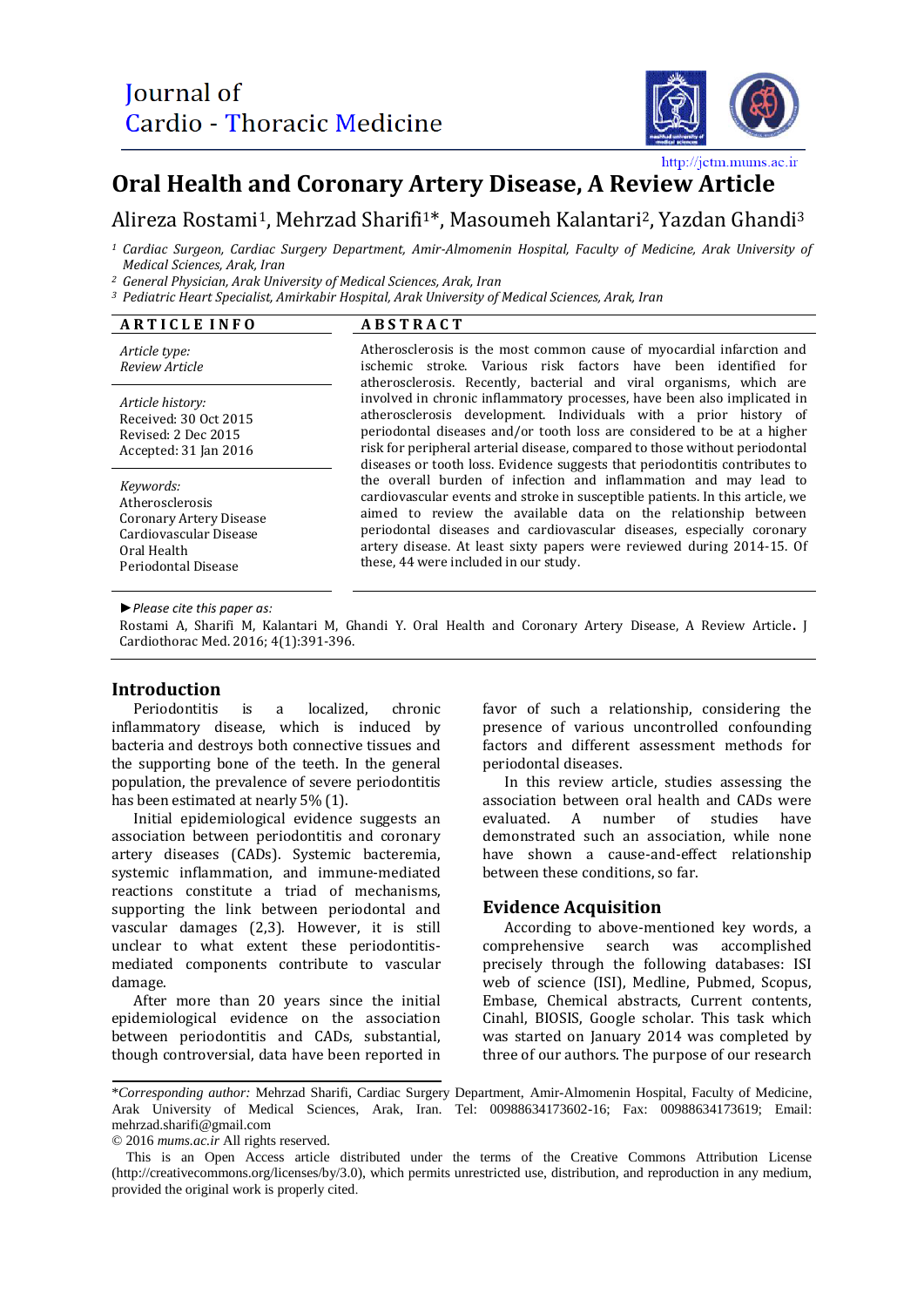was to find out whether there is a relationship between poor oral hygiene and increased incidence of coronary artery disease. To this end, every topic or paper pertaining to our question was included in the review. Those encompassed publications from 1989 to 2012. Investigations not strictly related to our issue were excluded.

### **Results**

Atherosclerosis is the most frequent cause of myocardial infarction (4). Various anatomical, physiological, and behavioral risk factors have been identified for atherosclerosis, including changes in serum lipid concentration, tobacco smoking, arterial hypertension, diabetes, obesity, sedentary lifestyle, family history of CAD, age, gender, stress, and symptoms of clinical depression. Recently, bacterial and viral organisms, involved in chronic inflammatory processes, have been also implicated in atherosclerosis development (5).

Individuals with a prior history of periodontal diseases and/or tooth loss are at a higher risk for peripheral arterial disease, compared to those without periodontal diseases or tooth loss (6). In this regard, [Kinane a](http://www.ncbi.nlm.nih.gov/pubmed?term=Kinane%20D%5BAuthor%5D&cauthor=true&cauthor_uid=18724860)nd [Bouchard](http://www.ncbi.nlm.nih.gov/pubmed?term=Bouchard%20P%5BAuthor%5D&cauthor=true&cauthor_uid=18724860) in 2008 presented a report on the Sixth European Workshop on Periodontology and conducted a systematic literature review. They concluded that periodontitis contributes to the total burden of infection and inflammation and may lead to cardiovascular events and stroke in susceptible individuals. Based on their evaluation, the impact of periodontal therapy should be further investigated (7).

Moreover, [Weidlich ,](http://www.ncbi.nlm.nih.gov/pubmed?term=Weidlich%20P%5BAuthor%5D&cauthor=true&cauthor_uid=19838549) in 2008 performed a review study concerning the association between periodontal and systemic diseases. Based on the findings, a causal relationship still needed to be confirmed, although the majority of studies revealed an association between periodontitis and systemic conditions (e.g., CADs). According to this study, further research, particularly welldesigned interventional investigations with larger sample sizes, need to be conducted in Brazilian populations (8).

[Persson i](http://www.ncbi.nlm.nih.gov/pubmed?term=Persson%20GR%5BAuthor%5D&cauthor=true&cauthor_uid=18724863)n two recent meta-analyses in 2008 concluded that flow-mediated dilation of the brachial artery and carotid intima-media thickness are linked to periodontitis, as confirmed by some previous studies. However, further research is required to confirm the early improvements of such surrogate markers following periodontal therapy. (9)

While intensive periodontal therapy may enhance inflammatory responses and impaired vascular functions, further studies are required to assess the outcomes of periodontal therapies in subjects with confirmed cardiovascular diseases

(CVDs). Tooth eradication may also reduce the systemic inflammatory burden of patients with severe periodontitis; however, the role of confounding factors remains unclear (9).

Periodontitis is one of the most common pathologies among human societies. Chronic colonization of bacteria, their toxins, enzymes, and metabolites, as well as the subsequent host immune responses, results in the progressive loss of periodontal attachment and premature loss of teeth. Regular brushing of the teeth and procedures performed by dentists on teeth and periodontium can produce transient bacteremia, which may initiate a secondary infection within a distant tissue or organ, including the arteries (10) .

Various studies have shown that *Porphyromonas gingivalis* (*P. gingivalis*) is a major periodontal pathogen, which is able to exacerbate atherosclerosis, following oral hematogenous spread due to bacteremia. *P. gingivalis* activates endothelial cells and upregulates various adhesion molecules, resulting in an increase in the likelihood of macrophage diapedesis, subsequent conversion to foam cells, and atheroma progression. These findings indicate the close relationship between periodontitis/periodontal pathogens and CVDs (11).

Mattila and colleagues were among the pioneering researchers, indicating a relationship between orofacial infections and atherosclerosis. In a paper published in 1989, they evaluated the number of teeth, caries foci, and gingival and bony pockets of 100 Finnish men and women with a prior history of myocardial infarction. They concluded that the dental health of these patients was significantly worse than that of 102 control subjects. Also, logistic regression analysis introduced periodontal disease as an independent predictor for the risk of myocardial infarction (12).

Additionally, in 1997, Grau et al. clinically assessed a group of 166 patients with acute ischemic stroke and 166 control subjects. They used the total dental index (TDI) to determine the status of caries, periapical lesions, periodontitis, and other dental lesions. Considering the low social status of participants and the risk factors for cerebrovascular ischemia (e.g., diabetes and tobacco smoking), poor dental status, as defined by TDI, was associated with an increased risk of cerebrovascular ischemic events. However, the authors noted that this relationship was less evident after taking other CVD risk factors into account (13).

DeStefano et al. in 1993 conducted the first prospective cohort study on this subject, based on a 14-year observation of 1000 subjects. The results indicated a 25% increase in the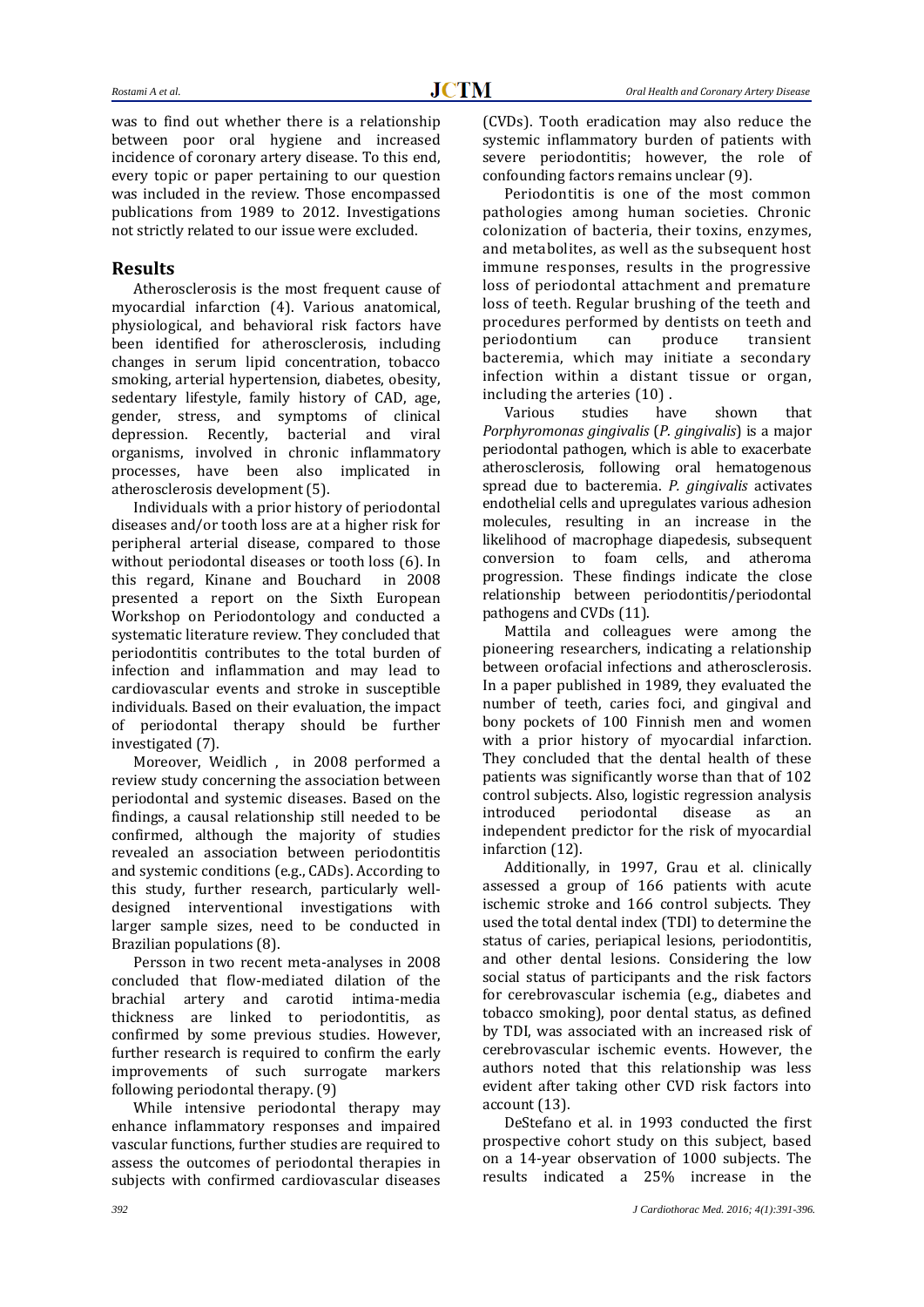prevalence of CAD in subjects with clinically diagnosed periodontal pockets. The association was even more pronounced in men below the age of 50 years. Also, risk of mortality was much higher in patients with periodontitis and CAD, compared to those with CAD only. However, the authors noted that this association might have been only random, resulting from the poor hygiene and lack of pro-health behaviors, which are common among patients with CVDs (14).

Moreover, Beck et al. in 1996 assessed the association between tooth loss and CVDs, using the data presented in the "Dental Longitudinal Study and Normative Aging Study", collected over 30 years. The results indicated that horizontal alveolar bone loss in pantomogram was positively correlated with the increased incidence of ischemic heart disease (IHD). It was also found that alveolar bone loss of over 40% was associated with a three-fold increase in IHD mortality. In addition, the results suggested that chronic periodontitis has a more pronounced impact on systemic health, compared to smoking, regardless of age, gender, diabetes, and other cardiovascular risk factors (15).

In this regard, Persson et al. in 2002 demonstrated an association between alveolar bone loss in pantomograms and increased calcium deposits on the walls of the internal carotid artery. The authors hypothesized that the degree of horizontal bone loss might be a good prognostic factor for myocardial infarction in subjects over the age of 60 years (16).

Beck et al. in a study, entitled "Atherosclerosis Risk in Communities Study" on 6,000 patients in 2001 showed an association between the severity of periodontitis and intimal-medial wall thickening of the internal carotid (17). Further analysis of the data presented in the "Dental Longitudinal Study and Normative Aging Study", collected over a period of 25-30 years, published in 1996, indicated that the cell surface of *Streptococcus sanguinis* is involved in a mechanism which promotes atherosclerosis development. This finding was first reported by Herzberg et al., who showed that a similar substance could be produced by *P. gingivalis* (18).

It should be mentioned that microorganisms, isolated from gingival pockets in periodontal disease, are aerobic bacteria (e.g., *Streptococcus* and *Actinomyces* species) and anaerobes including *Porphyromonas gingivalis*, *Prevotella intermedia*, *Peptostreptococcus* species, *Fusobacterium* species, *Treponema denticola*, *Eikenella corrodens*, and the microaerophile *Actinobacillus actinomycetemcomitans* (10, 19).

Kuramitsu et al. in 2001 demonstrated that *P. gingivalis* is capable of increasing NADH oxidase

activity, which is implicated in the oxidation of low-density lipoproteins (LDLs) into oxidized LDL in atherogenesis (20). Srisatjabek et al. in 1999 by studying the in vitro interactions between *P. gingivalis* fimbriae and human endothelial cells demonstrated the capability of the bacteria to induce the expression of surface intercellular adhesion molecule-1 (ICAM-1). ICAM-1 is a type of intercellular adhesion molecule, which facilitates macrophage migration under the endothelium, where it is subsequently transformed into foam cells (a characteristic of atheromatous process) (21).

According to the cytokine theory, inflammatory mediators, released by the cells of the immune system, contribute to the damage of vascular endothelial wall. Also, bacterial endotoxins, e.g., lipopolysaccharides, bind to CD14 receptors of monocytes, macrophages, and vascular endothelial cells; however, they are not capable of transferring the signal through the cell membrane.

Kinane and Hajishentniegahi et al. in 2002 independently revealed the key role of Toll–like receptors, present on the surface of immune system cells including macrophages, monocytes, and granulocytes. (22, 23) These receptors recognize bacterial endotoxin molecules, initiate intracellular signaling, and mediate the transcription of a factor responsible for the release of proinflammatory cytokines, such as prostaglandin-E2 (PGE-2), interleukin-1 (IL-1), interleukin-12 (IL-12), and tumor necrosis factor-α (TNF-α).

The aforementioned processes activate the arachidonic acid cascade and initiate further synthesis of prothrombotic agents, such as leukotrienes (LTB4 and LTC4 by erythrocytes and granulocytes), prostaglandins (PGE1 and PGE2 by leukocytes and myocytes of the vascular wall), and thromboxane A2 (by platelets). The compounds stimulate monocyte/macrophage chemotaxis and adhesion to endothelial cells, which in turn lead to intracellular lipid accumulation and formation of foam cells (22, 23).

Plasma of patients with chronic inflammatory processes contains elevated levels of fibrinogen and C-reactive proteins (CRPs). According to a study by D'Aiuto et al. in 2004 TNF- $\alpha$  activates IL-6 secretion, which stimulates the liver to produce CRP, and advances the synthesis of clotting factors, which may induce arterial microthrombosis and cardiovascular pathology (24). A report by the American Heart Association, in conjunction with the Centers for Disease Control and Prevention, in 2003 showed that serum CRP level of  $> 3$  mg/L is associated with a high risk for cardiovascular complications, based on the epidemiological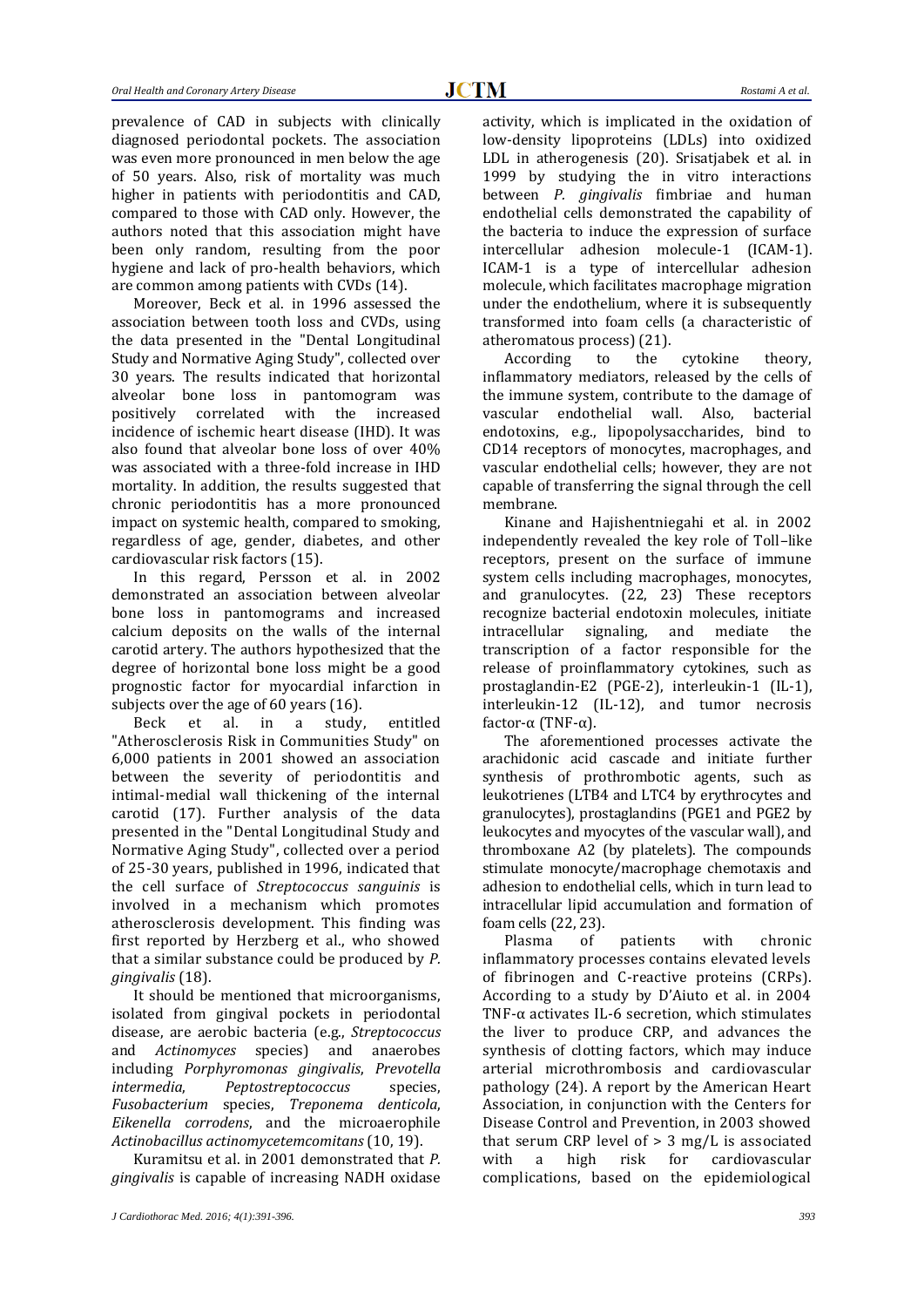study of 40,000 patients (25).

Based on a study by [Moutsopoulos](http://www.ncbi.nlm.nih.gov/pubmed?term=Moutsopoulos%20NM%5BAuthor%5D&cauthor=true&cauthor_uid=17192571) and [Madianos](http://www.ncbi.nlm.nih.gov/pubmed?term=Madianos%20PN%5BAuthor%5D&cauthor=true&cauthor_uid=17192571) in 2006, patients with periodontitis have elevated systemic inflammatory markers, such as CRP, IL-6, haptoglobin, and fibrinogen. The values of these markers were higher in periodontal patients with acute myocardial infarction, compared to those with only acute myocardial infarction. This finding supports the notion that periodontal disease is an independent contributor to systemic inflammation (26).

Moreover, the autoimmunization theory emphasizes the significance of heat shock protein-65 (HSP65), expressed on oral pathogens such as *P. gingivalis*, *Prevotella intermedia*, and *Actinobacillus actinomycetemcomitans*. Schett et al. found anti-HSP65/60 antibodies in the saliva of subjects with chronic periodontitis, whereas no such finding was reported in subjects with a healthy periodontium (27). In 1999, the same antibodies were reported by Mayr et al., who investigated the potential role of *Chlamydia pneumoniae* and *Escherichia coli* infections in atherogenesis (28). The above-mentioned reports suggest that periodontal disease is a significant risk factor for peripheral arterial disease.

Jansson et al. in 2001 compared the causes of mortality among 1,393 patients who had previously undergone dental checkups. After making adjustments based on the effects of age, gender, and tobacco smoking on mortality, a statistically significant correlation was found between dental calculus deposits/oral health and coronary artery disease (CAD) mortality. The relationship was even more evident when tobacco smoking was taken into account (29).

Not all epidemiological studies have confirmed the effects of periodontal conditions on cardiovascular morbidity. Joshipura et al. in 1996, assessed a total of over 70,000 patients, aged 40-75 years and found no significant association between tooth loss and CHD. Moreover, monitoring was carried out among healthcare professionals, who submitted mailed questionnaires on their oral health status; this procedure markedly limited the reliability of the results. Nevertheless, tooth loss was associated with CHD, mainly in subjects with periodontal history (30).

Considering the findings reported in previous epidemiological studies, the involved mechanisms were assessed to determine the association between chronic periodontitis and the atherosclerotic and thrombotic components of CVDs. Overall, three hypotheses have been conceptualized, which seem to complement one another. The theory of bacterial invasion assumes the direct action of bacteria and their toxins in the endothelium.

Moreover, Haraszthy et al. by the use of polymerase chain reaction in 2000 demonstrated the presence of genetic components in gingival pocket bacteria in 44% of examined atheromatous plaques. The most frequently identified microorganisms were *Bacteroides forsythus* (30%) and *P. gingivalis* (26%) (31). Moreover, Stelzel et al. in 2002 reported similar findings, based on the examination of human aorta specimens (32).

In 1998, Deshpande et al. published a paper on the invasion of *P. gingivalis* to bovine aortic and cardiac endothelium (33). Additionally, Konopka in 2003 mentioned the initiation of platelet aggregation by platelet aggregationassociated proteins, expressed on the cell surface of *Streptococcus sanguinis* as a mechanism, which promotes atherosclerosis development (34).

Azarpazhooh A. and Tenenbaum H.C. by reviewing six meta-analyses, published during 2003-2009, showed a poor but statistically significant association between CVDs and periodontal diseases (35-41). Although the risk approximation could be assumed modest (relative risk and/or odds ratio less than two), the high prevalence of both types of diseases indicates the high number of affected patients. Therefore, these meta-analyses suggest that periodontitis can increase the risk of either having or developing CVDs (35).

A pathophysiological association may exist between periodontitis and CVDs, although it might be difficult to confirm such a relationship. A meta-analysis of studies, published during 1966 and 2005, concluded that periodontal therapy has no effects on serum levels of CRP at two months after the treatment (42). The same conclusion was made through the analysis of pooled data from single cohort studies (mean overall difference in CRP: 0.2 mg/L, 95% CI: 0.15- 0.55 mg/L; P>0.05). Consequently, according to these reports, CVD would not be reversed by periodontal treatment. However, other studies have indicated that CVD may indeed be reversed by periodontal treatment, further supporting the link between periodontitis and CVDs (43).

[Blaizot A.](http://www.ncbi.nlm.nih.gov/pubmed?term=Blaizot%20A%5BAuthor%5D&cauthor=true&cauthor_uid=19774803) et al. after analyzing 215 articles, published in 1998-2007 (47 observational articles), selected 29 studies, which could be combined in a meta-analysis. The pooled odds ratio, calculated based on 22 case-control and cross-sectional studies, was estimated at 2.35 (95% CI: 1.87-2.96; P<0.0001). The risk of developing CVDs was found to be significantly higher in subjects with periodontal diseases (34%), compared to those without periodontal diseases; the pooled relative risk of seven cohort studies was 1.34 (95% CI: 1.27-1.42; P<0.0001).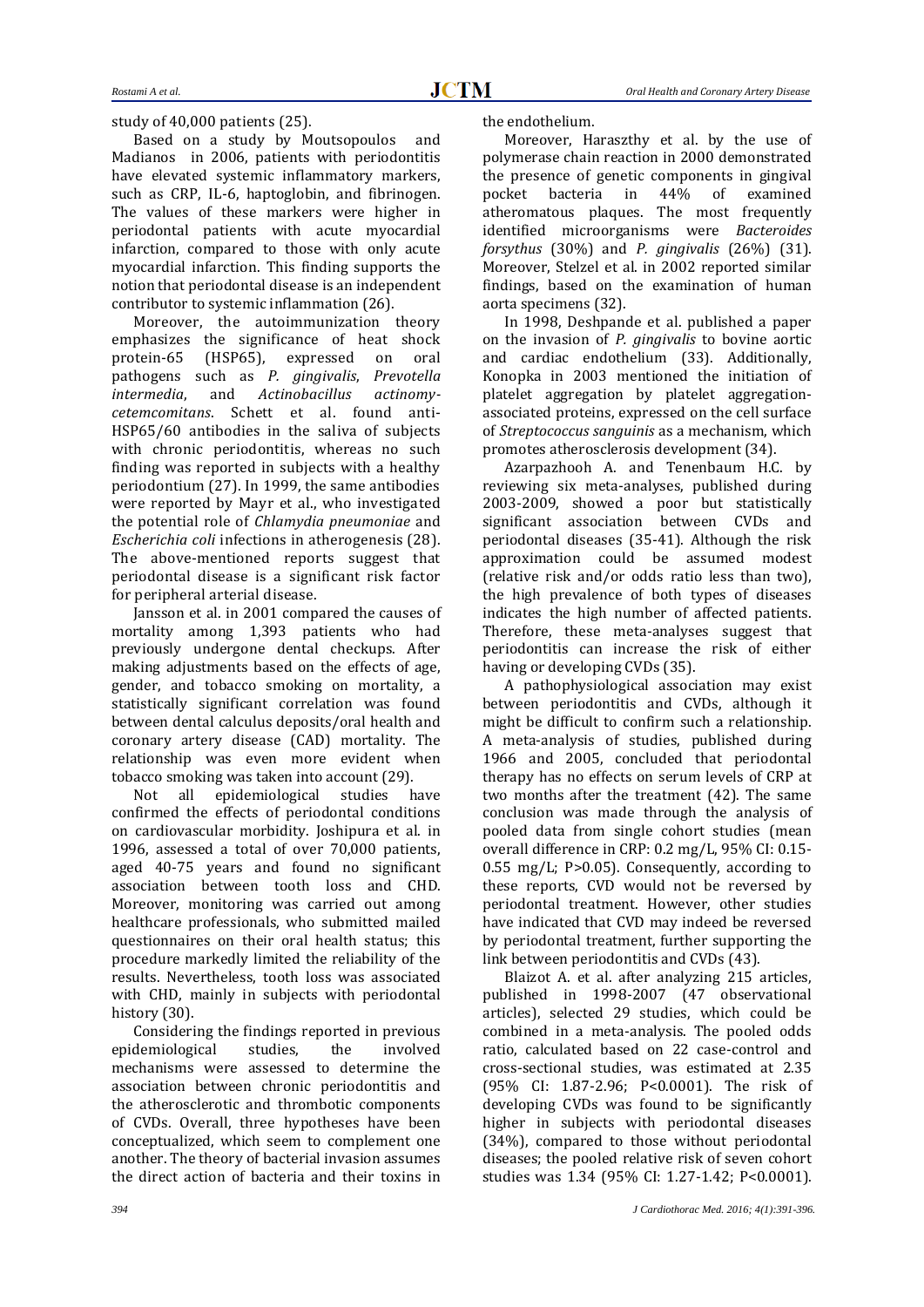Based on the observational studies, subjects with periodontal diseases were exposed to a higher risk of developing CVDs. However, the decline in the risk of cardiovascular events, associated with the treatment of periodontitis, requires further investigations (44).

#### **Conclusion**

Based on the conducted observational studies, subjects with periodontal diseases are at a higher risk of CVD development. All studies on the relationship between periodontal diseases and CVDs are inconclusive, and a substantial amount of available data is based on epidemiological studies. The decline in the risk of cardiovascular events, associated with the treatment of periodontitis, requires further precise investigations via case-control and interventional studies. Overall, the mechanisms through which periodontal diseases could affect cardiovascular health include direct contamination by bacteria, immune-mediated injuries, and inflammation.

#### **Conflict of Interest**

The authors declare no conflict of interest.

#### **References**

- 1. [Thomopoulos](http://www.ncbi.nlm.nih.gov/pubmed/?term=Thomopoulos%20C%5Bauth%5D) [C,Tsioufis](http://www.ncbi.nlm.nih.gov/pubmed/?term=Tsioufis%20C%5Bauth%5D) C, [Soldatos](http://www.ncbi.nlm.nih.gov/pubmed/?term=Soldatos%20N%5Bauth%5D) N, [Kasiakogias](http://www.ncbi.nlm.nih.gov/pubmed/?term=Kasiakogias%20A%5Bauth%5D) A, [Stefanadis](http://www.ncbi.nlm.nih.gov/pubmed/?term=Stefanadis%20C%5Bauth%5D) C. Periodontitis and coronary artery disease: a questioned association between periodontal and vascular plaques. Am J Cardiovasc Dis. 2011; 1:76–83.
- 2. Offenbacher S, [Katz V,](http://www.ncbi.nlm.nih.gov/pubmed/?term=Katz%20V%5BAuthor%5D&cauthor=true&cauthor_uid=8910829) [Fertik G,](http://www.ncbi.nlm.nih.gov/pubmed/?term=Fertik%20G%5BAuthor%5D&cauthor=true&cauthor_uid=8910829) [Collins J,](http://www.ncbi.nlm.nih.gov/pubmed/?term=Collins%20J%5BAuthor%5D&cauthor=true&cauthor_uid=8910829) [Boyd D,](http://www.ncbi.nlm.nih.gov/pubmed/?term=Boyd%20D%5BAuthor%5D&cauthor=true&cauthor_uid=8910829)  [Maynor G,](http://www.ncbi.nlm.nih.gov/pubmed/?term=Maynor%20G%5BAuthor%5D&cauthor=true&cauthor_uid=8910829) et al. Periodontal infection as a possible risk factor for preterm low birth weight. J Periodontol. 1996; 67:1103–13.
- 3. Garcia RI, Nunn ME, VokonasPS. Epidemiologic associations between periodontal disease and chronic obstructive pulmonary disease. Ann Periodontol. 2001; 6:71–7.
- 4. Marzec-KoronczewskaZ, Płońska E, Kaczmarek A. Chronic tooth infections as a risk factor for cardiovascular disease. Czas Stomat. 2001; 4:249– 54.
- 5. Naoum II, Chai H, Lin PH, Lumsden AB, Yao O, Chen C. Lymphotoxin-alpha and cardiovascular disease: clinical association and pathogenic mechanisms. Med Sci Monit. 2006; 12:RA121–4.
- 6. [Bokhari SA,](http://www.ncbi.nlm.nih.gov/pubmed?term=Bokhari%20SA%5BAuthor%5D&cauthor=true&cauthor_uid=16711340) [Khan AA.](http://www.ncbi.nlm.nih.gov/pubmed?term=Khan%20AA%5BAuthor%5D&cauthor=true&cauthor_uid=16711340) The relationship of periodontal disease to cardiovascular diseases- review of literature. [J Pak Med Assoc.](http://www.ncbi.nlm.nih.gov/pubmed/16711340) 2006; 56:177-81.
- 7. [Kinane D,](http://www.ncbi.nlm.nih.gov/pubmed?term=Kinane%20D%5BAuthor%5D&cauthor=true&cauthor_uid=18724860) [Bouchard P.](http://www.ncbi.nlm.nih.gov/pubmed?term=Bouchard%20P%5BAuthor%5D&cauthor=true&cauthor_uid=18724860) [Group E of European](http://www.ncbi.nlm.nih.gov/pubmed?term=Group%20E%20of%20European%20Workshop%20on%20Periodontology%5BCorporate%20Author%5D)  [Workshop on Periodontology.](http://www.ncbi.nlm.nih.gov/pubmed?term=Group%20E%20of%20European%20Workshop%20on%20Periodontology%5BCorporate%20Author%5D) Periodontal diseases and health: Consensus Report of the Sixth European Workshop on Periodontology. [J Clin](http://www.ncbi.nlm.nih.gov/pubmed/18724860)  [Periodontol.](http://www.ncbi.nlm.nih.gov/pubmed/18724860) 2008; 35:333-7.
- 8. [Weidlich P,](http://www.ncbi.nlm.nih.gov/pubmed?term=Weidlich%20P%5BAuthor%5D&cauthor=true&cauthor_uid=19838549) [Cimões R,](http://www.ncbi.nlm.nih.gov/pubmed?term=Cim%C3%B5es%20R%5BAuthor%5D&cauthor=true&cauthor_uid=19838549) [Pannuti CM,](http://www.ncbi.nlm.nih.gov/pubmed?term=Pannuti%20CM%5BAuthor%5D&cauthor=true&cauthor_uid=19838549) [Oppermann RV.](http://www.ncbi.nlm.nih.gov/pubmed?term=Oppermann%20RV%5BAuthor%5D&cauthor=true&cauthor_uid=19838549)  Association between periodontal diseases and systemic diseases[. Braz Oral Res.](http://www.ncbi.nlm.nih.gov/pubmed/19838549) 2008; 22:32-43.
- 9. [Persson GR,](http://www.ncbi.nlm.nih.gov/pubmed?term=Persson%20GR%5BAuthor%5D&cauthor=true&cauthor_uid=18724863) [Persson RE.](http://www.ncbi.nlm.nih.gov/pubmed?term=Persson%20RE%5BAuthor%5D&cauthor=true&cauthor_uid=18724863) Cardiovascular disease and periodontitis: an update on the associations and risk[. J Clin Periodontol.](http://www.ncbi.nlm.nih.gov/pubmed/18724863) 2008; 35:362-79.
- 10. Bochniak M, Sadlak-NowickaJ. Periodontitisand cardiovascular disease--review of publications. Przegl Lek. 2004; 61:519–22.
- 11. [Amano A,](http://www.ncbi.nlm.nih.gov/pubmed?term=Amano%20A%5BAuthor%5D&cauthor=true&cauthor_uid=22201098) [Inaba H.](http://www.ncbi.nlm.nih.gov/pubmed?term=Inaba%20H%5BAuthor%5D&cauthor=true&cauthor_uid=22201098) Cardiovascular diseases and periodontal diseases[. Clin Calcium.](http://www.ncbi.nlm.nih.gov/pubmed/22201098) 2012; 22:43-8.
- 12. Mattilla KJ, Nieminen MS, Valtonen VV, Rasi VP, Kesaniemi YA, [Syrjälä](http://www.ncbi.nlm.nih.gov/pubmed/?term=Syrj%26%23x000e4%3Bl%26%23x000e4%3B%20SL%5Bauth%5D) SL, et al. Association between dental health and acute myocardial infarction. BMJ. 1989; 298:779–81.
- 13. Grau AJ, Buggle F, Siegler C, [Schwarz W,](http://www.ncbi.nlm.nih.gov/pubmed/?term=Schwarz%20W%5BAuthor%5D&cauthor=true&cauthor_uid=9303015) [Meuser J,](http://www.ncbi.nlm.nih.gov/pubmed/?term=Meuser%20J%5BAuthor%5D&cauthor=true&cauthor_uid=9303015)  [Tasman AJ,](http://www.ncbi.nlm.nih.gov/pubmed/?term=Tasman%20AJ%5BAuthor%5D&cauthor=true&cauthor_uid=9303015) et al. Association between acute cerebrovascular ischemia and chronic and recurrent infection. Stroke. 1997; 28:1724-9.
- 14. De Stefano F, Anda RF, Kahn HS, Williamson DF, Russell CM. Dental disease and risk of coronary heart disease and mortality. BMJ. 1993; 306:688– 91.
- 15. Beck J, Garcia R, Heiss G, Vokonas PS, Offenbacher S. Periodontal disease and cardiovascular disease. J Periodontol. 1996; 67:1123–37.
- 16. Persson RE, [Hollender LG,](http://www.ncbi.nlm.nih.gov/pubmed/?term=Hollender%20LG%5BAuthor%5D&cauthor=true&cauthor_uid=12423292) [Powell VL,](http://www.ncbi.nlm.nih.gov/pubmed/?term=Powell%20VL%5BAuthor%5D&cauthor=true&cauthor_uid=12423292) [MacEntee M,](http://www.ncbi.nlm.nih.gov/pubmed/?term=MacEntee%20M%5BAuthor%5D&cauthor=true&cauthor_uid=12423292)  [Wyatt CC,](http://www.ncbi.nlm.nih.gov/pubmed/?term=Wyatt%20CC%5BAuthor%5D&cauthor=true&cauthor_uid=12423292) [Kiyak HA,](http://www.ncbi.nlm.nih.gov/pubmed/?term=Kiyak%20HA%5BAuthor%5D&cauthor=true&cauthor_uid=12423292) et al. Assessment of periodontal conditions and systemic disease in older subjects. II. Focus on cardiovascular diseases. J Clin Periodontol. 2002; 29:803–10.
- 17. Beck JD, Elter JR, Heiss G, Couper D, Mauriello SM, Offenbacher S. Relationship of periodontal disease to carotid artery intima-media wall thickness: the atherosclerosis risk in communities (ARIC) study. Arterioscler Thromb Vasc Biol. 2001; 21:1816–22.
- 18. Herzberg MC, Meyer MW. Effects of oral flora on platelets: possible consequences in cardiovascular disease. J Periodontol. 1996; 67:1138-42.
- 19. Meyer DH, Fives-Taylor PM. Oral pathogens: from dental plaque to cardiac disease. Curr Opin Microbiol. 1998; 1:88–95.
- 20. Kuramitsu HK, Qi M, Kang IC, Chen W. Role of periodontal bacteria in cardiovascular diseases. Ann Periodontol. 2001; 6:41–7.
- 21. Srisatjaluk R, Doyle RJ, Justus DE. Outer membrane vesicles of Porphyromonas gingivalis inhibit IFN-g mediated MHC class II expression by human vascular endothelial cells. Microb Pathog. 1999; 27:81–91.
- 22. Kinane D, Lappin DF. Immune processes in periodontal disease: a review. Ann Periodontol. 2002; 7:62-71.
- 23. Hajishengahis G, Sharma A, Russell MW, Genco RJ. Interactions of oral pathogens with toll-like receptors: possible role in atherosclerosis. Ann Periodontol. 2002; 7:72-8.
- 24. D'AiutoF, Ready D, Tonetti MS. Periodontal disease and C-reactive protein-associated cardiovascular risk. J Periodontal Res. 2004; 39:236–41.
- 25. PearsonTA, Mensah GA, Alexander RW, Anderson JL, Cannon RO, Criqui M, et al. Markers of inflammation and cardiovascular disease: application to clinical and public health practice: a statement for health-care professionals from the Centers for disease control and prevention and the American heart association. Circulation. 2003; 107:499–511.